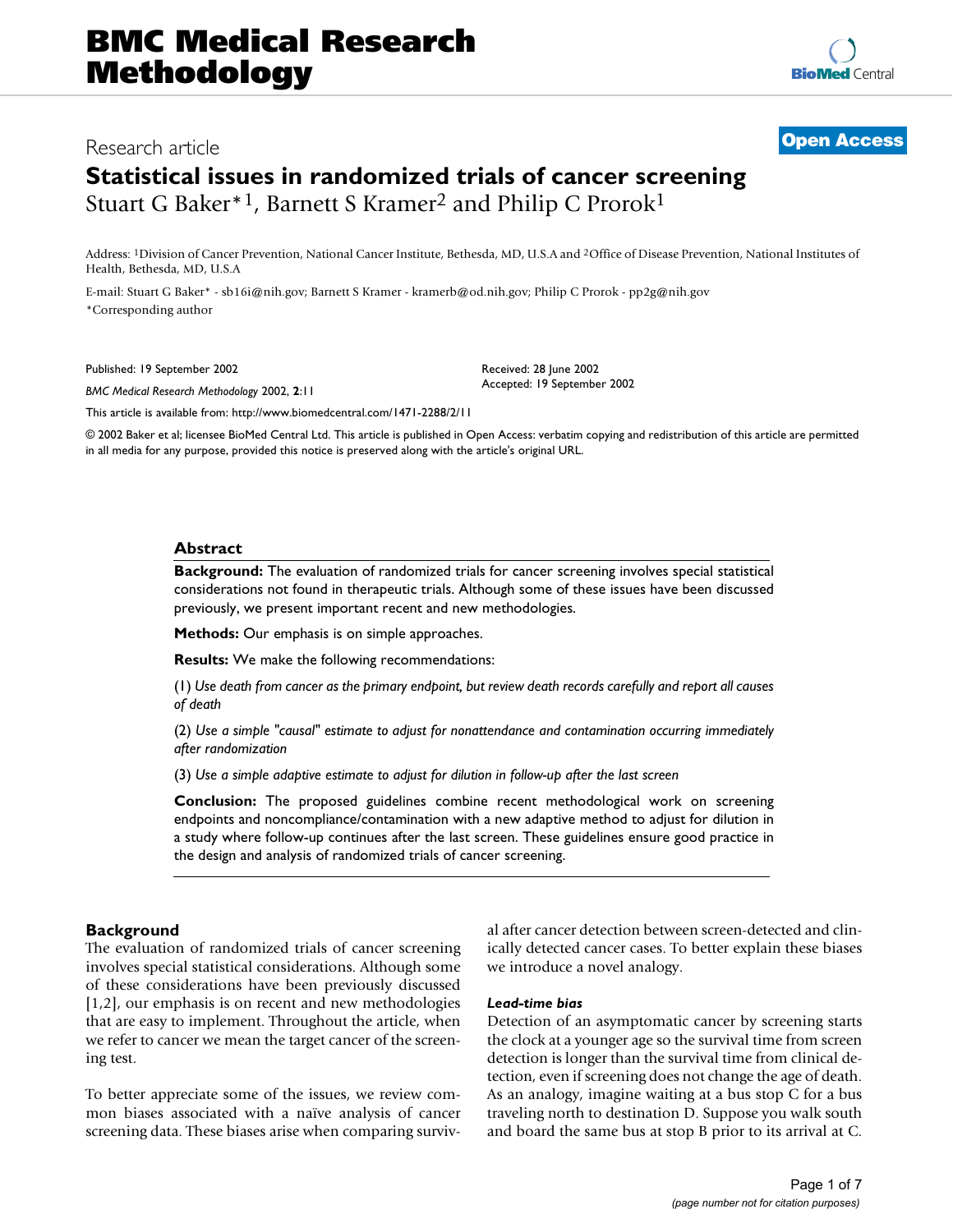Although the bus ride from B to D is longer than from C to D (by the lead time from B to C), the arrival time at D is unchanged. You have simply spent more of your life on the bus. The travel time from B to D is a lead-time-biased estimate of the travel time from C to D.

## *Length-bias*

Screening preferentially detects slower growing cancers because there is a longer period of time (hence the name length-bias) when such cancers could be found on screening. If slower growing cancers have a different prognosis than faster growing cancers, the estimated survival time after diagnosis will be subject to length-bias. Continuing with the analogy, suppose there are two types of buses: slow local buses that frequently stop at B, and fast express buses that rarely stop at B. Because a bus boarded at B is most likely local, the average time it takes to travel from C to D (thus the lead time has been subtracted) will be a length-biased estimate of the averages of the local and express travel times from C to D.

## *Overdiagnosis bias*

Screening may detect cancers that would never surface clinically or be diagnosed in the absence of screening. Continuing with the analogy, suppose some buses stop at B but not D. Overdiagnosis bias arises when counting all buses stopping at B as going to D.

## *Selection bias*

The type of subject who receives screening may differ from other subjects in ways that are related to survival times. Continuing with the analogy, suppose there is only one type of bus (so there is no length-bias or overdiagnosis bias), but you only board it at stop B in the morning when the traffic is heaviest. The time it takes the bus boarded at B to travel from C to D (so lead-time has been removed) is a selection-biased estimate of the average, over the entire day, of the travel times from C to D.

A randomized trial with an endpoint of death (typically measured in each trial arm as a death rate among all participants) avoids these biases. Lead-time bias is avoided by setting the time of randomization instead of the time of cancer detection as the zero time. Length-bias and overdiagnosis bias are avoided because the comparison is between randomized groups not between screen-detected and clinically detected cancer cases. The use of a mortality endpoint also avoids lead-time bias, length-bias, and overdiagnosis bias that would arise with an endpoint based on characteristics of the cancer. For example, suppose that stage were the endpoint of the trial. A screen-detected stage I cancer is likely to have a different prognosis than a clinically detected stage I cancer due to lead-time, length, and overdiagnosis biases. Therefore using stage as endpoint would bias the results.

Selection bias within the trial is avoided because randomization guarantees the same distribution of known and unknown covariates in both groups. Under randomization, imbalances can occur in the empirical distribution of baseline covariates. These imbalances are not generally a concern unless they are extremely large even after adjusting for multiple comparisons. In that case one should investigate if there were any deviation from random treatment assignment that may have affected cancer death rates. It is important that only baseline characteristics be considered in investigating imbalance. Characteristics that could be known only after randomization (e.g. number of cancers diagnosed, stage, age at diagnosis, cure rates of detected cancers) are likely to be biased because the screening could have affected these characteristics and the analysis is no longer "protected" by randomization.

Randomization does not, however, correct for another type of selection bias. Volunteers who participate in clinical trials and who consent to randomization may differ from the general population. They often have better underlying health, an effect known as "healthy volunteer bias." Although we do not discuss this bias further, it should be considered in planning trial size and in trying to generalize trial results to the population- at-large.

## **Methods**

Our emphasis is on simple methods. Although survival analyses from time of randomization (e.g. logrank tests) are sometimes used, we focus on simple estimates based on the cumulative number of cancer deaths. Because cancer death is a rare event in asymptomatic participants in a screening trial, inference based on survival analysis and cumulative number of cancer deaths is similar [2]. We assume the yearly numbers of cancer deaths follow a Poisson distribution, which is appropriate for rare events.

## **Results**

We make three recommendations concerning the design and analysis of a randomized trial of cancer screening.

*(1) Use death from cancer as the primary endpoint, but review death records carefully and report all causes of death* The primary endpoint of most cancer screening trials is death from cancer. Recently Black [3] identified two types of biases that can affect the assessment of the cancer death endpoint. Sticky-diagnosis bias arises when deaths from an uncertain cause are more likely to be attributed to cancer if there was a previous diagnosis of cancer, especially if the diagnosis was relatively recent. If there were overdiagnosis, sticky-diagnosis would induce a higher cancer death rate in the intervention group than actually the case. Slippery linkage, the second type of bias, occurs because deaths that are caused or triggered by screening, work-up, or a subsequent therapy (e.g. perforation of the colon and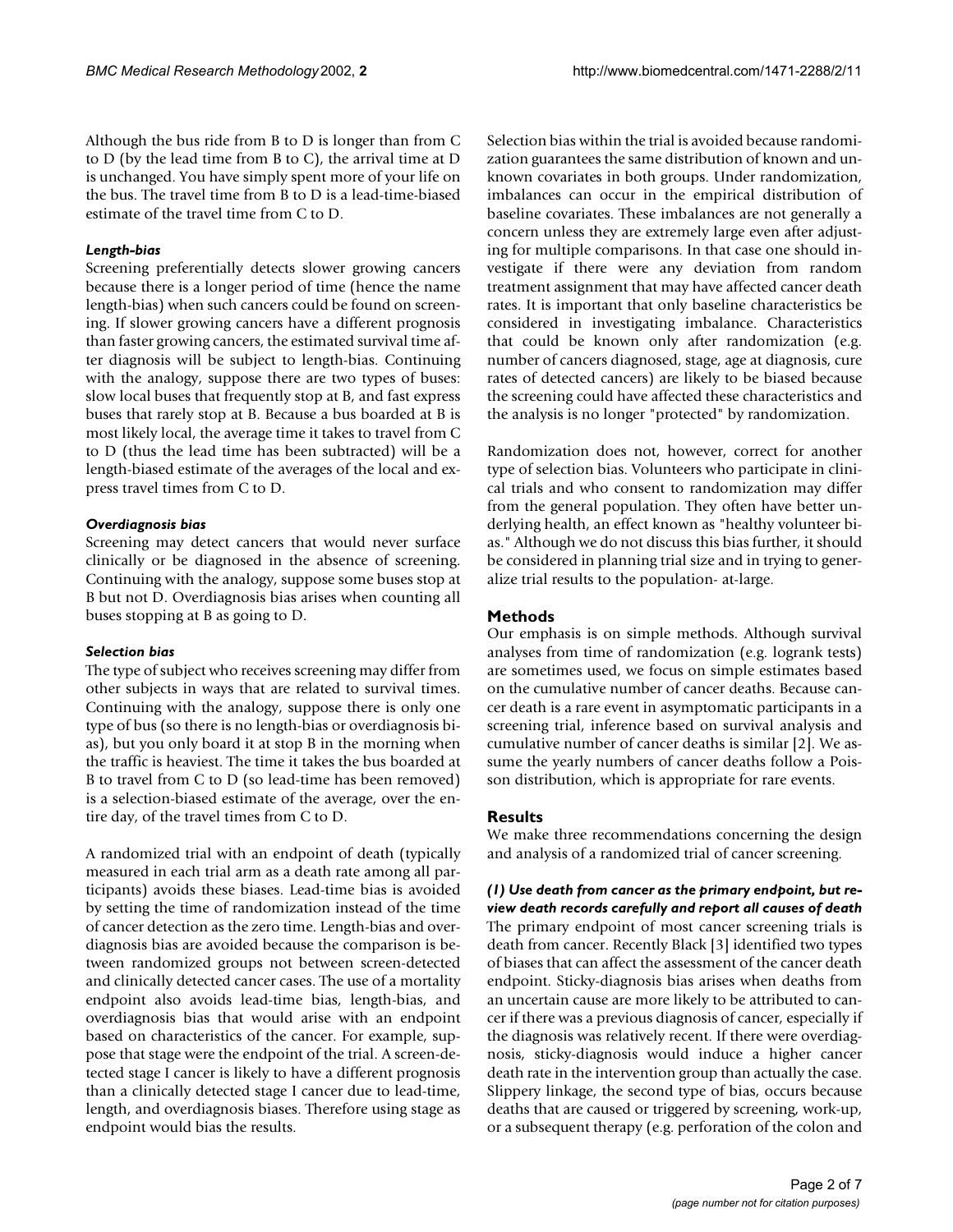perhaps cardiovascular deaths) are not attributed to screening.

Using all deaths as an endpoint avoids these biases but leads to prohibitive sample sizes as shown in the following calculations based on a power of 80% and a one-sided type I error of 2.5%.

First consider the design of a randomized trial with a cancer death endpoint. Under the null hypothesis, the probability of cancer death in each group is *p*. Under the alternative hypothesis the probability of cancer death is *p* in the control group and *p-d* in the study group, where *d* is the probability of cancer death in the control group minus the probability of cancer death in the screened group. For computing sample size, we assume *d* is positive. Assuming a Poisson distribution for the number of cancer deaths, the sample size (for both groups combined) for a cancer death endpoint is

 $N_{\text{cancer}}$ = 2 (1.96 Sqrt [2  $v_{\text{cancerH0}}$ ] + .84 Sqrt [ $v_{\text{cancerH0}}$  +  $v_{\text{cancerHA}}$ ] $)^2/d^2$ ,

where  $v_{\text{cancerH0}} = p$  and  $v_{\text{cancerHA}} = p-d$  are the variances for one subject under the null and alternative hypotheses respectively.

Now consider the design of a randomized trial with an all death endpoint. Let *k* denote the probability of death from causes unrelated to either cancer or screening. Under the null hypothesis the probability of death from all causes is  $p + k$  in each group. Under the alternative hypothesis the probability of death from all causes is  $p + k$  in the control group and  $(p + k)$ - $(d-e)$  in the screened group, where *e* is the additional probability of non-cancer deaths due to screening. Therefore *d*-*e* is the probability of death from all causes in the control group minus the probability of death from all causes in the screened group. Assuming a binomial distribution for the number of deaths from all causes, the sample size (for both groups combined) for an all death endpoint is

 $N_{\text{all}} = 2 (1.96 Sqrt [2 v_{\text{allHO}}] + .84 Sqrt [v_{\text{allHO}} + v_{\text{allHA}}])^{2}/$  $(d-e)^2$ ,

where  $v_{allH0} = (p + k)(1-p-k)$  and  $v_{allHA} = (p+k-d+e)(1-p-k)$ *k*+*d*-*e*) are the variances for one subject under the null and alternative hypotheses respectively.

For purposes of illustration, suppose that *p*=. 005, *k*=. 15 (these values are based roughly on data from a colorectal cancer screening trial [4]), and  $d=$ . 001. To minimize N<sub>all</sub>, we set  $e = 0$ . With these specifications, a study with a cancer death endpoint would require  $N_{\text{cancer}} = 150,000 \text{ par-}$  ticipants while a study with an all death endpoint would require  $N_{all} = 4.1$  million participants.

For practical considerations, we recommend using cancer death as an endpoint with careful review of the death records to minimize sticky-diagnosis and slippery linkage bias. We also recommend that "cancer" deaths include any non-cancer deaths attributable to screening or treatment for the cancer.

We also recommend that all deaths and their causes be reported. If, after adjusting for multiple comparisons, there is a statistically significant difference between groups in the estimated probability of a particular non-cancer cause of death, the investigators should reexamine the death records to check for potential biases. If there are no potential biases, the investigators will need to consider the possibility that screening or treatment was responsible for the difference.

#### *(2) Use a simple "causal" estimate to adjust for nonattendance and contamination occurring immediately after randomization*

Two complications in the analysis of many randomized trials for cancer screening are (a) non-attendance, whereby some subjects randomized to a screening invitation do not attend the screening, and (b) contamination, whereby some subjects randomized to no screening invitation receive screening outside the trial. The standard approach for handling these complications is to fold them into the interpretation of an intent-to-treat estimate. Let  $p_0$  ( $p_1$ ) denote the cumulative fraction of subjects in the control (intervention) group who died from cancer. The intent-totreat estimate,  $d_{TT} = p_1 - p_0$  is the estimated effect of randomization to a screening invitation versus no screening invitation. However, in the presence of non-attendance and contamination, the intent-to-treat estimate is a biased estimate of the efficacy of screening, which is the effect of *receiving* screening.

If some reasonable assumptions hold (to be discussed) there is a simple, but not well-known, method for obtaining unbiased estimates of the effect of receiving screening in the presence of non-attendance and contamination. Let  $f_0(f_1)$  denote the fraction of subjects in the control (intervention) group who receive screening, where  $f_1 > f_0$ . As discussed below, the "causal" estimate is

 $d_{causal} = (p_1 - p_0) / (f_1 - f_0)$ 

which is the estimated effect (change in the probability of cancer death) of receiving screening among subjects who would receive screening if randomized to the intervention group but not if randomized to the control group. This estimate is not unique to screening but applies to any trial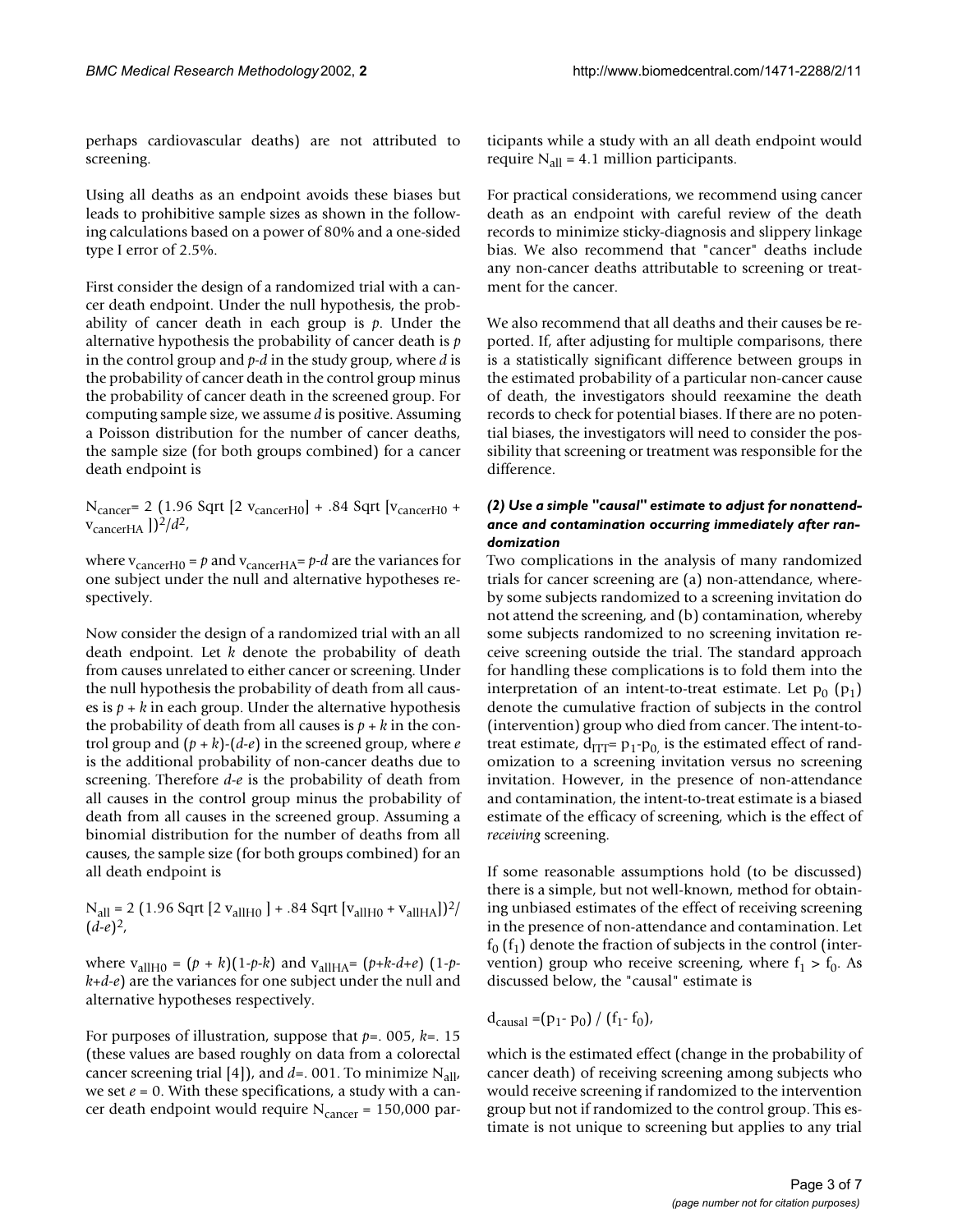in which nonattendance or contamination occurs soon after randomization.

Glaziou et al [5] proposed using  $d_{causal}$  to estimate the effect of receiving screening. Baker and Lindeman [6] and Angrist [7] independently proposed a "causal" model for all-or-none compliance in comparative studies that gives rise to this type estimate and sharpens the interpretation. By "causal" we mean a formulation based on potential outcomes, as for example whether or not a subject receives screening *if* randomized to a particular group. See [7] for a more precise definition. For related models applied to cancer screening see also Baker [8], Cuzick [9], and McIntosh [10]. The "causal" model relies on the following two assumptions if estimates are to be unbiased.

#### *Assumption 1*

There are three types of subjects: always-takers who would receive screening if randomized to either group, never-takers who would not receive screening if randomized to either group, and compliers who would receive screening if randomized to the intervention group but not the control group. (In other words, no subjects would receive screening if randomized to the control group but not randomized to the intervention group).

#### *Assumption 2*

For always-taker and never-takers the probability of cancer death is the same for each treatment group. (In other words, when a control subject switches to screening immediately after randomization, the screening regime is identical to that in intervention group, and when an intervention subject immediately refuses screening, the lack of screening is identical to that in the control group.)

Unfortunately neither of the assumptions is verifiable, but they are reasonable, and therefore have "face" validity. Although the analysis is not by intent-to-treat, it makes use of the randomization to avoid selection bias.

When computing  $f_0$  and  $f_1$ , it is important to count only subjects who switch treatment immediately after randomization, so as not to violate Assumption 2. With this modification d<sub>causal</sub> is unbiased even if additional subjects switch treatment later in the study, as for example, if some subjects are screened initially but refuse subsequent screenings. The effect of later switching is folded into the interpretation. Thus d<sub>causal</sub> is the estimated effect of *immediately receiving* screening with the understanding that the effect is likely attenuated from later switching of treatments.

In designing a randomized trial of cancer screening one should adjust the sample size for anticipated non-attendance and contamination. Suppose the anticipated fraction

receiving immediate screening is  $f_0$  and  $f_1$  for the control and intervention groups, respectively. As derived by Zelen [11], the adjusted sample size is the sample size if there were full attendance and no contamination divided by  $(f_1 - f_0)^2$ .

#### *(3) Use a simple adaptive estimate to adjust for dilution following the last screen*

In a typical randomized trial of cancer screening, screening is offered for a limited time and subjects are followed after screening has stopped. This leads to a dilution of treatment effect, as will be explained. Consider a special baseline variable B such that  $B = 1$  if (i) the subject would not be detected with cancer *if* screened, (ii) the subject would become a cancer case after the time of the last screen, and (iii) the subject would die from the cancer during the follow-up period. Otherwise  $B = 0$ . In other words B = 1 indicates a set of cancer deaths that could not have benefited from screening. We can identify subjects with  $B = 1$  in the screened group but not in the control group. Let D denote the number of subjects with  $B = 1$  in the screened group. By virtue of the randomization, there will be approximately D subjects with  $B = 1$  in the control group. As the length of follow-up after the last screening increases, the amount of dilution D increases, which increases the variance of the estimated treatment difference.

In estimating the relative risk of randomization to screening or no screening, the value of D affects the point estimate because D is added to both the numerator and denominator. But when estimating a difference in treatment effect between the groups, the value of D cancels. Nevertheless, the point estimate of a difference in treatment effect will likely change systematically during follow-up. The reason is that as follow-up increases, the point estimate includes longer-term effects of screening on cancer mortality. For example, suppose that screening reduces cancer mortality up to five years after the last screening. If one used the estimated difference in cancer mortality at the end of a 3-year follow-up period, this estimate would likely be biased relative to the true difference at 5 years. Thus, the longer the longer the follow-up period (up to some point) the less chance for bias due to excluding long-term effects of screening. But as mentioned previously, the longer the follow-up period the greater the dilution. Thus with longer follow-up, there is a variance-bias tradeoff for estimating the difference in cancer mortality.

Because of this variance-bias trade-off, the results of a randomized screening trial vary with the length of follow-up after the last screening. For example, consider data from the Health Insurance Plan of Greater New York (HIP) Study [12] in which approximately 62,000 women were randomized to either no screening or an invitation for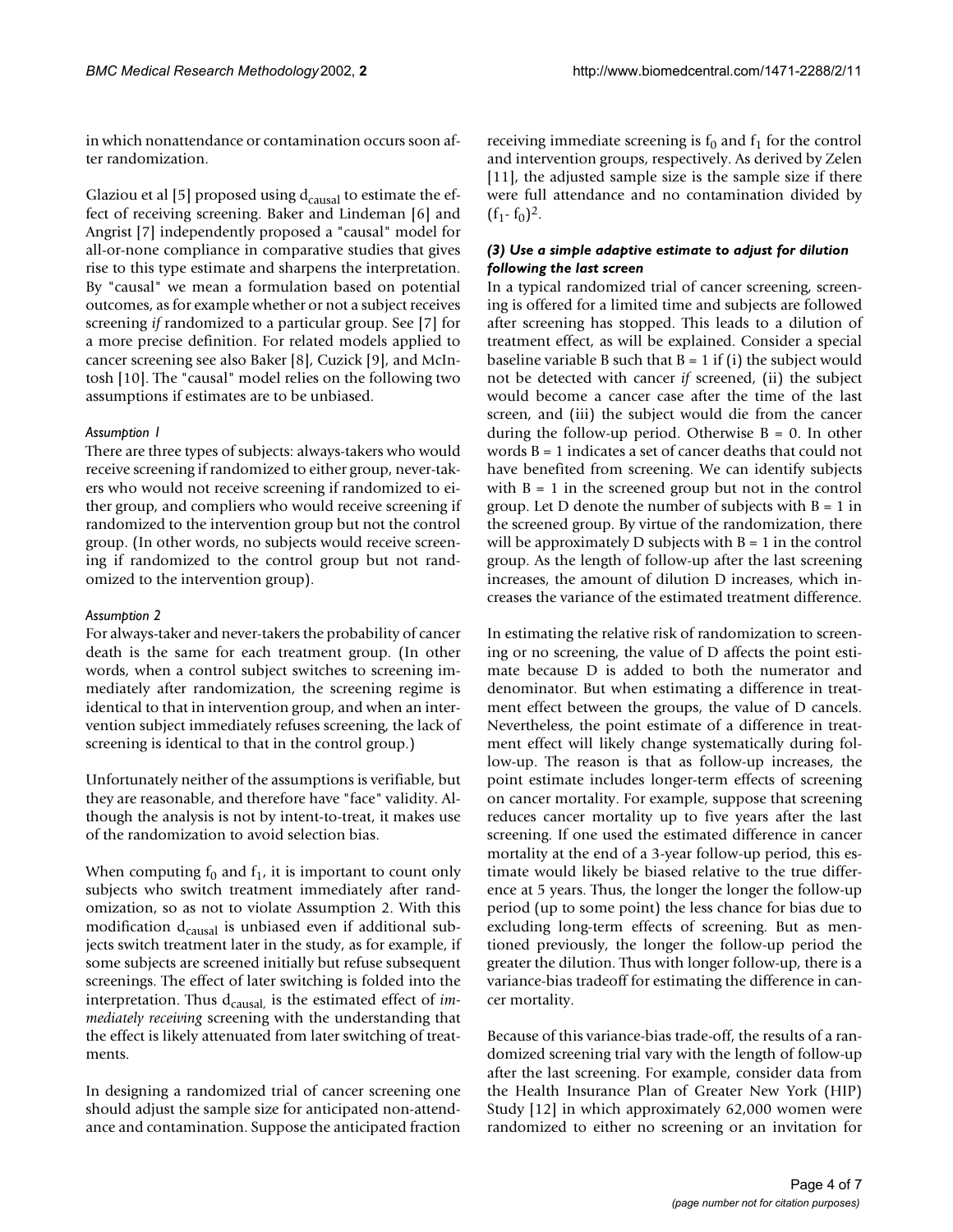

#### **Figure 1**

**Effect of Follow-up on Estimated Reduction in Breast Cancer Deaths Data are from the HIP Study of breast cancer screening**. The plot shows point estimates and 95% confidence intervals for estimated reduction in breast cancer deaths, per 10,000 compliers (participants who would have receive breast cancer screening if offered) due to screening. "Fixed" refers to fixing the follow-up time before examining the data. The estimated reduction is computed as negative  $d_{causal}(t)$ , where t is the fixed follow-up time. "Adaptive" is the proposed method that bases the follow-up time on the maximum, over time, of a Z-statistic, where confidence intervals are computed by bootstrapping. The estimated reduction is computed as negative  $d_{causal}(t^*)$ , where  $t^*$ is the follow-up time based on the adaptive approach.

four annual breast cancer screenings. We estimated the reduction in the probability of cancer death among compliers at years 5, 10, and 15 since randomization pretending each of these times was fixed in advance of the study (Figure 1). At 5 and 10 years after randomization, the lower bound of the 95% confidence interval was above zero; however this was not the case for 15 years after randomization. A major problem is how to best to analyze these data.

One approach is a limited mortality analysis [2] that counts cancer deaths over the entire follow-up period but only among participants with cancer up to time  $t_{\text{catch-up}}$ after randomization. The time  $t_{\text{catch-up}}$  is the time when the number of cases in the control group first equals or surpasses (catches-up to) the number of cases in the intervention group. The presumption is that cases surfacing after  $t_{\text{catch-up}}$  only dilute the estimated effect. One problem

is that  $t_{\text{catch-up}}$  does not occur if there is overdiagnosis. A related problem is that t<sub>catch-up</sub> might not occur for a very long time, making its calculation impractical. Another problem is that equal numbers of cases in both groups do not guarantee an unbiased test [13].

A second approach is to test if screening reduces cancer mortality rates using a special weighted logrank statistic for survival data [14,15].

A third approach is to select follow-up times based on maximum power given parameter estimates from previous trials and the effect size that one would like to detect [16].

As a fourth approach, we propose a simple adaptive method to compute estimates and confidence intervals for the effect of screening when there is follow-up after the last screen. To the best of our knowledge this method is new to the screening literature. In this analysis, "adaptive" refers to using the data to select the follow-up time, with appropriate adjustment in computing confidence intervals. Let  $p_0(t)$  and  $p_1(t)$  denote the cumulative fraction of subjects who die from cancer up to time t in the control and intervention groups, respectively. Letting n denote the number of subjects in each group, we define

 $z(t) = (p_0(t) - p_1(t)) / (Sqrt [p_0(t) + p_1(t)]/n),$ 

which is the difference between  $p_0(t)$  and  $p_1(t)$  divided by its standard error, i.e., the z-value associated with a normally distributed random variable. If screening reduces the probability of cancer death,  $z(t)$  will generally increase over the time t that screening is offered and perhaps a little longer. However at some point after screening has stopped z(t) will generally decrease over time because  $p_0(t)$  and  $p_1(t)$  will each increase by roughly the same amount from cases that arose after screening had stopped (i.e. the effect of dilution). See also [16] for a justification of this behavior of  $z(t)$  based on modeling natural history in breast cancer screening. We assume that screening does not cause cancer deaths; otherwise it would be possible for  $z(t)$  to decrease for reasons other than dilution. This motivates selecting as the follow-up time the time t\* that maximizes  $z(t)$  with an estimated effect of

$$
d_{causal}(t^*) = (p_1(t^*) \cdot p_0(t^*)) / (f_1 \cdot f_0).
$$

We interpret  $d_{causal}(t^*)$  as the effect of receiving screening in compliers before dilution attenuates any effects. For  $d_{causal}(t^*)$  to be correctly interpretable as an effect of receiving screening, we assume that after perhaps some initial fluctuations  $p_1(t)$  - $p_0(t)$  is generally increasing or constant over time until dilution reduces z(t). In other words, although there may be a brief increase in cancer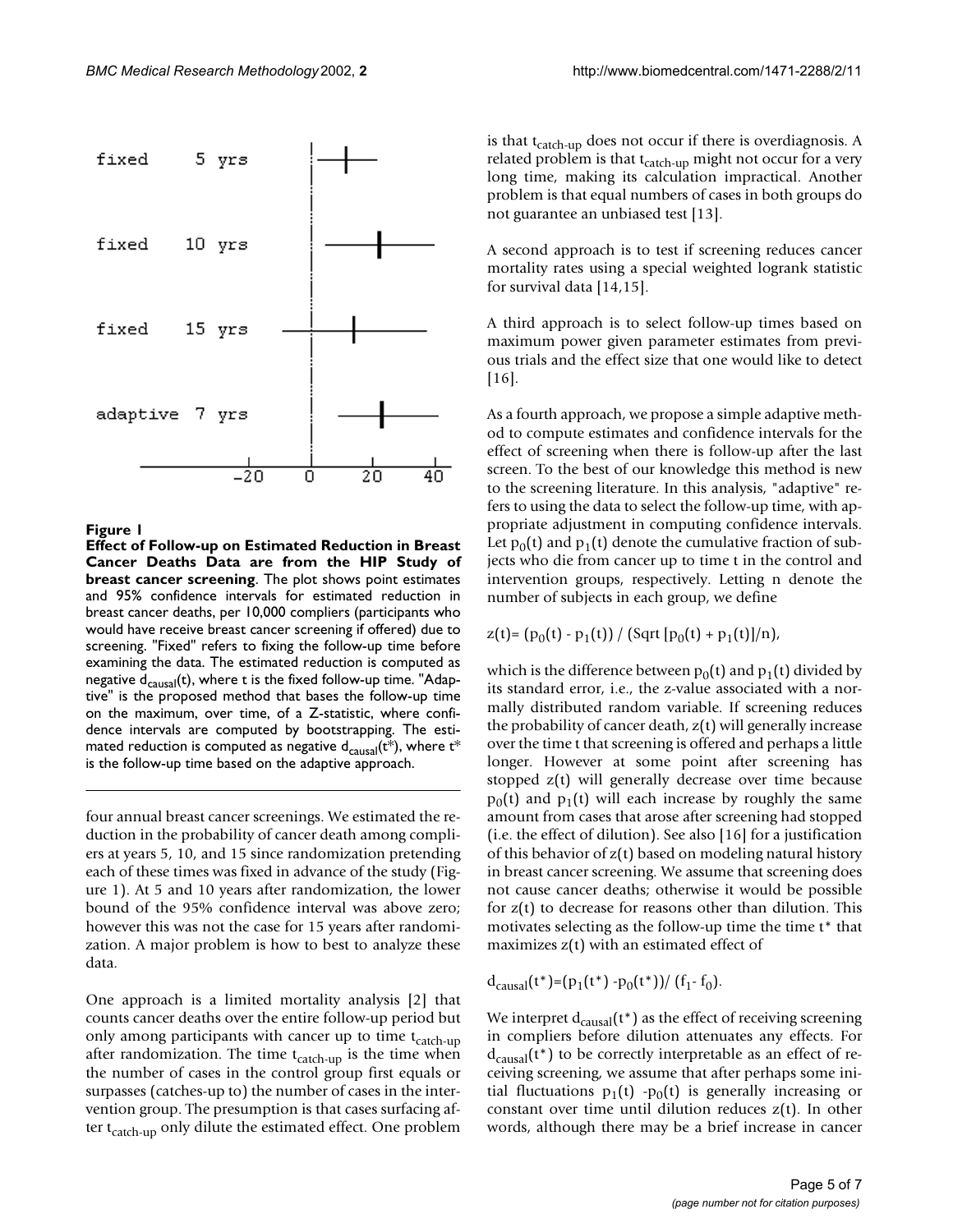deaths due to screening soon after the start of the trial, we assume that after screening stops, screening does not start causing more cancer deaths than in the control group. Otherwise we might incorrectly attribute a small difference between  $p_1(t)$  - $p_0(t)$  to the effect of dilution when it is due to delayed harms of screening and early treatment.

Computing confidence intervals by ignoring the fact that t\* was based on the data represents "cutpoint optimization" [17] and is thus inappropriate. To compute a confidence interval for  $d_{causal}(t^*)$  that accounts for the adaptive choice of t\*, we use the following bootstrap [18] approach.

For purposes of illustration we applied this method to data in [2] on breast cancer screening from the Health Insurance Plan of Greater of New York (HIP) Study. For each year after randomization we randomly generated a number of cancer deaths in each group based on a Poisson distribution with mean value equal to the observed number of deaths in that year and group. From these randomly generated data we computed t\* and  $d_{causal}(t^*)$ . We repeated this calculation 10,000 times to obtain distributions for t\* and  $d_{causal}(t^*)$ . The mean value of these distributions is the estimate and the lower 2.5 % and upper 97.5% quantiles gives the 95% confidence interval. For t\* we obtained an estimate of 7.3 years with a 95% confidence interval of 4 to 13 years. For  $d_{causal}(t^*)$ , the estimate and 95% confidence interval are shown in Figure 1.

To compute sample size for a randomized trial with follow-up after the last screening, we propose the following approach to account for the adaptive nature of the test statistic. The first step is to create anticipated data with *m* subjects per group under the null and alternative hypotheses. The second step is to treat the anticipated data as observed data and compute bootstrap estimates of the variance. Let *vadpativeH0* and *vadaptiveHA* denote the bootstrap estimate of the variance divided by *m* under the null and alternative hypothesis, respectively. In other words *vadpativeH0* and *vadaptiveHA* are the bootstrap estimates of variance for one subject. The sample size with cancer death endpoint and adjustment for non-attendance and contamination is

Nadaptive= 2((1.96 Sqrt [2 *vadpativeH0*] + .84 Sqrt [*vadpativeH0* +  $v_{adaptiveHA}$ ])<sup>2</sup>/d<sup>2</sup>)/(f<sub>1</sub>-f<sub>0</sub>)<sup>2</sup>.

One other issue in design is the duration of screening. It should be sufficiently long so that any reduction in cancer mortality would be apparent before dilution has an effect.

#### **Discussion**

In cancer therapy trials, the standard statistical approach is an intent-to-treat analysis using a non-adaptive statistic with an all death endpoint. Why are we advocating a different approach for cancer screening trials? On a fundamental level, cancer-screening trials differ from therapy trials because of the high amount of "noise" relative to the "signal" of screening effect. This "noise" arises because cancer deaths are rare relative to all deaths, non-attendance and contamination immediately after randomization are common, and discontinuation of screening leads to a dilution of cancer deaths due to cases arising after screening has stopped.

With the proposed analysis, we can reduce the "noise" at the "price" of a few reasonable assumptions. In using a cancer death endpoint with careful review of death records, we assume that deaths caused by screening via unanticipated pathways, such as cardiovascular disease, are correctly attributed to screening. In using the simple "causal" model to adjust for nonattendance and contamination, we assume that (i) a subject who switches treatment immediately after randomization does in fact receive the same treatment as in the other treatment group, and (ii) no subject would receive screening outside the trial if randomized to the control group *and* refuse screening if randomized to the intervention group. In using the adaptive statistic to estimate the effect of screening in a trial with follow-up after the end of screening, we assume that screening does not increase cancer mortality after some point in time.

Even with the proposed method for reducing "noise", the sample sizes for randomized cancer-screening trials are substantial, typically requiring tens of thousands of subjects. Thus randomized screening trials should only be undertaken when there is strong preliminary evidence for a potential benefit of screening that could outweigh attendant harms. In this regard, it is important to have a well-designed strategy for selecting the most promising early detection markers for evaluation in a randomized cancerscreening trial [19–21].

Our focus has been on randomized trials for evaluating the efficacy of cancer screening and the attendant harms. However observational studies have a role particularly when investigating secondary questions involving the effect of age to begin screening, interval between screenings, or small changes in the screening modality. Case-control studies are applicable with special considerations for cancer screening [22]. Periodic Screening Evaluation (PSE) is a method for using data from subjects of various age who receive at least two regularly scheduled screenings to estimate the reduction in cancer mortality from periodic screening over a range of ages [23,24]. The main assumptions of PSE are (1) once a cancer is detectable on screening it would be detectable on later screenings (2) given age, year of birth adds no information for predicting the detection rate on the first screen, (3) no selection bias in